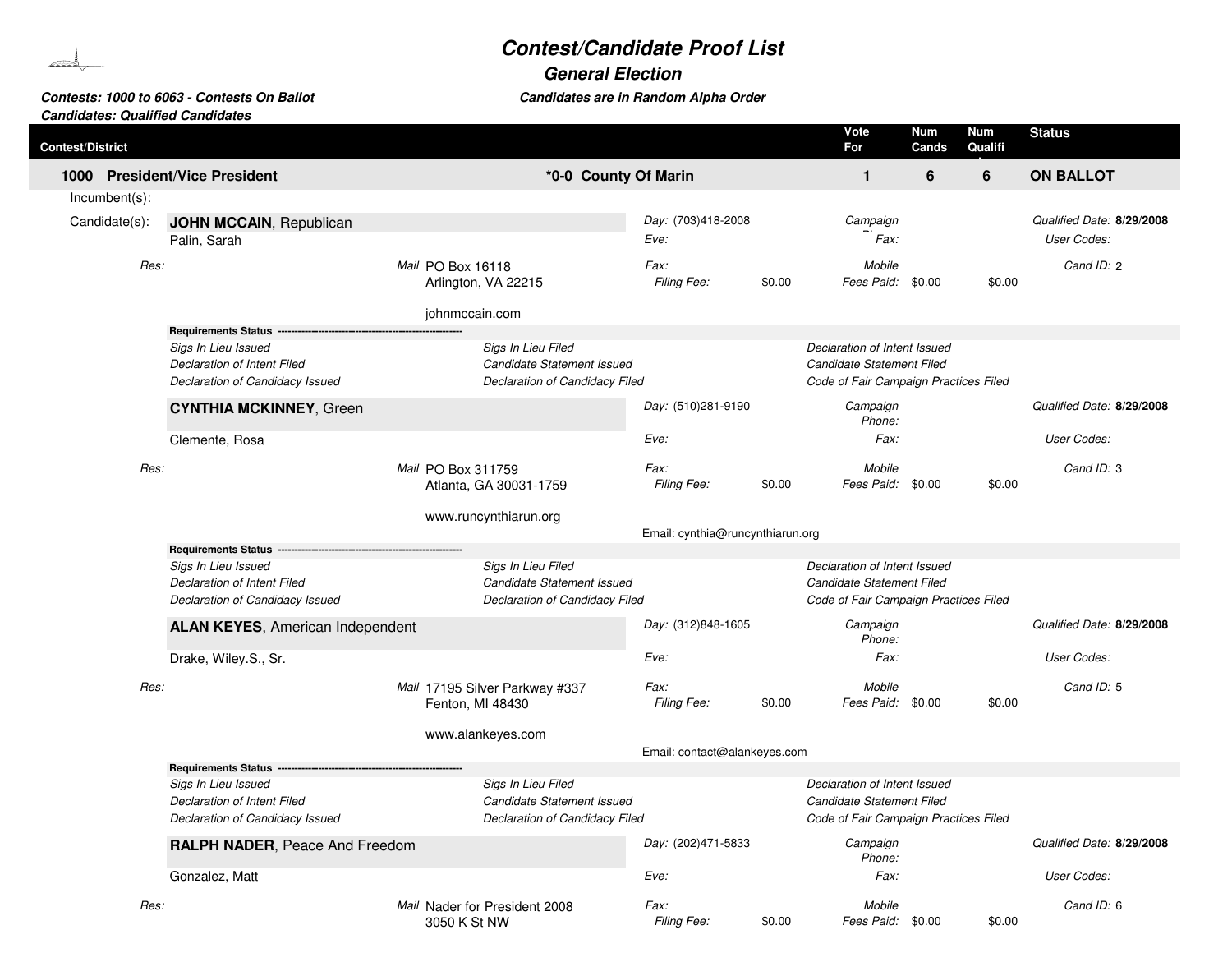|                  |                                                                                       | Washington, DC 20007                                                               |                                   |                             |                                                                                                    |   |        |                           |
|------------------|---------------------------------------------------------------------------------------|------------------------------------------------------------------------------------|-----------------------------------|-----------------------------|----------------------------------------------------------------------------------------------------|---|--------|---------------------------|
|                  | <b>Requirements Status</b>                                                            | www.votenader.org                                                                  |                                   |                             |                                                                                                    |   |        |                           |
|                  | Sigs In Lieu Issued<br>Declaration of Intent Filed<br>Declaration of Candidacy Issued | Sigs In Lieu Filed<br>Candidate Statement Issued<br>Declaration of Candidacy Filed |                                   |                             | Declaration of Intent Issued<br>Candidate Statement Filed<br>Code of Fair Campaign Practices Filed |   |        |                           |
|                  | <b>Partisan PRESIDENT AND VICE PRESIDENT President and Vice President</b>             |                                                                                    |                                   |                             |                                                                                                    |   |        |                           |
| 1000             | <b>President/Vice President</b>                                                       |                                                                                    |                                   |                             | $\mathbf{1}$                                                                                       | 6 | 6      | <b>ON BALLOT</b>          |
|                  | <b>BARACK OBAMA, Democratic</b>                                                       |                                                                                    | Day: (866)675-2008                |                             | Campaign<br>Phone:                                                                                 |   |        | Qualified Date: 8/29/2008 |
|                  | Biden, Joe                                                                            |                                                                                    | Eve:                              |                             | Fax:                                                                                               |   |        | User Codes:               |
| Res:             |                                                                                       | Mail P O Box 8102                                                                  | Fax:                              |                             | Mobile                                                                                             |   |        | Cand ID: 1                |
|                  |                                                                                       | Chicago, IL 60680                                                                  | Filing Fee:                       | \$0.00                      | Fees Paid: \$0.00                                                                                  |   | \$0.00 |                           |
|                  |                                                                                       | my.barackobama.com                                                                 |                                   |                             |                                                                                                    |   |        |                           |
|                  | <b>Requirements Status</b>                                                            |                                                                                    |                                   |                             |                                                                                                    |   |        |                           |
|                  | Sigs In Lieu Issued                                                                   | Sigs In Lieu Filed                                                                 |                                   |                             | Declaration of Intent Issued                                                                       |   |        |                           |
|                  | Declaration of Intent Filed<br>Declaration of Candidacy Issued                        | Candidate Statement Issued<br>Declaration of Candidacy Filed                       |                                   |                             | Candidate Statement Filed<br>Code of Fair Campaign Practices Filed                                 |   |        |                           |
|                  | <b>BOB BARR, Libertarian</b>                                                          |                                                                                    | Day:                              |                             | Campaign                                                                                           |   |        | Qualified Date: 8/29/2008 |
|                  | Root, Wayne.A                                                                         |                                                                                    | Eve:                              |                             | Phone:<br>Fax:                                                                                     |   |        | User Codes:               |
| Res:             |                                                                                       |                                                                                    | Fax:                              |                             | Mobile                                                                                             |   |        | Cand ID: 4                |
|                  |                                                                                       | Mail PO Box 725007<br>Atlanta, GA 31139                                            | <b>Filing Fee:</b>                | \$0.00                      | Fees Paid: \$0.00                                                                                  |   | \$0.00 |                           |
|                  |                                                                                       | www.bobbarr2008.com                                                                |                                   |                             |                                                                                                    |   |        |                           |
|                  |                                                                                       |                                                                                    |                                   | Email: info@bobbarr2008.com |                                                                                                    |   |        |                           |
|                  | <b>Requirements Status</b>                                                            |                                                                                    |                                   |                             | Declaration of Intent Issued                                                                       |   |        |                           |
|                  | Sigs In Lieu Issued<br>Declaration of Intent Filed                                    | Sigs In Lieu Filed<br>Candidate Statement Issued                                   |                                   |                             | Candidate Statement Filed                                                                          |   |        |                           |
|                  | Declaration of Candidacy Issued                                                       | Declaration of Candidacy Filed                                                     |                                   |                             | Code of Fair Campaign Practices Filed                                                              |   |        |                           |
| $\star$<br>1120  | <b>U.S. Representative, 6th District</b>                                              | *106-0 6th Congressional District                                                  |                                   |                             | $\mathbf{1}$                                                                                       | 3 | 3      | <b>ON BALLOT</b>          |
| $Incumbent(s)$ : | Joel R. Smolen                                                                        |                                                                                    | Elected                           |                             |                                                                                                    |   |        |                           |
|                  | Lynn Woolsey                                                                          |                                                                                    | Elected                           |                             |                                                                                                    |   |        |                           |
|                  | Mike Halliwell                                                                        |                                                                                    | Elected                           |                             |                                                                                                    |   |        |                           |
| Candidate(s):    | <b>LYNN WOOLSEY, Democratic</b>                                                       |                                                                                    | Day: (415)454-3316                |                             | Campaign                                                                                           |   |        | Qualified Date: 6/3/2008  |
|                  | U.S. Representative                                                                   |                                                                                    | Eve: (415)454-3316                |                             | Fax:                                                                                               |   |        | User Codes:               |
|                  | Res: Sonoma County                                                                    | Mail P.O. Box 750176<br>Petaluma, CA 94975                                         | Fax: (415)454-4359<br>Filing Fee: | \$1,652.00                  | Mobile<br>Fees Paid: \$0.00                                                                        |   | \$0.00 | Cand ID: 1                |
|                  | <b>Requirements Status</b> .                                                          |                                                                                    |                                   |                             |                                                                                                    |   |        |                           |
|                  | Sigs In Lieu Issued                                                                   | Sigs In Lieu Filed                                                                 |                                   |                             | Declaration of Intent Issued                                                                       |   |        |                           |
|                  | Declaration of Intent Filed<br>Declaration of Candidacy Issued                        | Candidate Statement Issued<br>Declaration of Candidacy Filed                       |                                   | 03/04/2008                  | Candidate Statement Filed<br>Code of Fair Campaign Practices Filed                                 |   |        |                           |
|                  | JOEL R. SMOLEN, Libertarian                                                           |                                                                                    | Day:                              |                             | Campaign                                                                                           |   |        | Qualified Date: 6/3/2008  |
|                  |                                                                                       |                                                                                    |                                   |                             | Phone:                                                                                             |   |        |                           |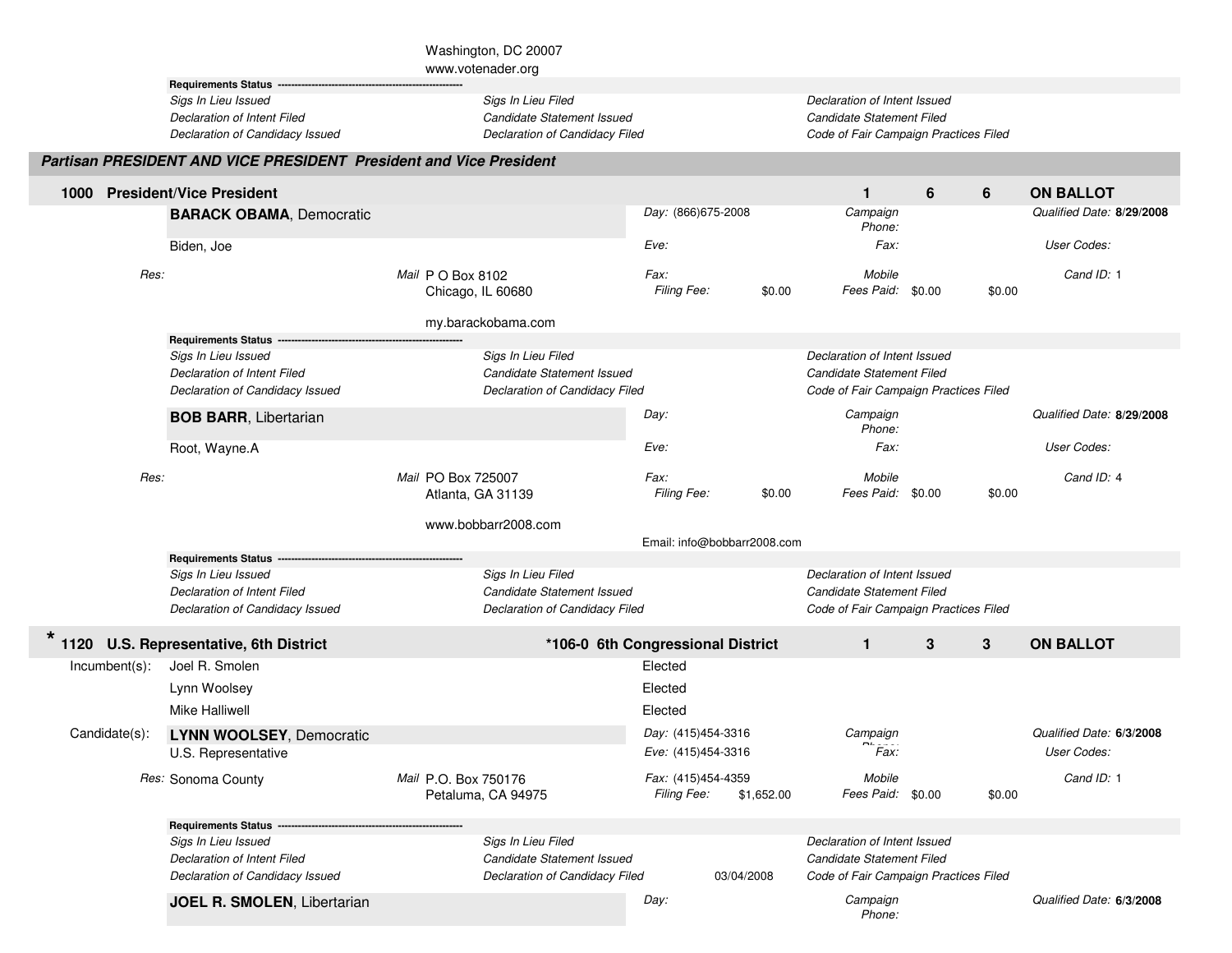|                  | Registered Investment Advisor                                                                                   |                          |                                                                                           | Eve:                              |                                   | Fax:                                                                                               |                                  | <b>User Codes:</b>                             |
|------------------|-----------------------------------------------------------------------------------------------------------------|--------------------------|-------------------------------------------------------------------------------------------|-----------------------------------|-----------------------------------|----------------------------------------------------------------------------------------------------|----------------------------------|------------------------------------------------|
| Res:             |                                                                                                                 | Mail                     |                                                                                           | Fax: (415)256-9843<br>Filing Fee: | \$1,652.00                        | Mobile<br>Fees Paid: \$0.00                                                                        | \$0.00                           | Cand ID: 3                                     |
|                  |                                                                                                                 |                          |                                                                                           |                                   | Email: joel@smolenforcongress.com |                                                                                                    |                                  |                                                |
|                  | Requirements Status --<br>Sigs In Lieu Issued<br>Declaration of Intent Filed<br>Declaration of Candidacy Issued | 01/02/2008<br>02/21/2008 | Sigs In Lieu Filed<br>Candidate Statement Issued<br><b>Declaration of Candidacy Filed</b> |                                   | 02/25/2008                        | Declaration of Intent Issued<br>Candidate Statement Filed<br>Code of Fair Campaign Practices Filed |                                  | 02/25/2008                                     |
|                  | Partisan UNITED STATES REPRESENTATIVE United States Representative, 6th District                                |                          |                                                                                           |                                   |                                   |                                                                                                    |                                  |                                                |
|                  | 1120 U.S. Representative, 6th District                                                                          |                          |                                                                                           |                                   |                                   | $\mathbf{1}$                                                                                       | 3<br>3                           | <b>ON BALLOT</b>                               |
|                  | <b>MIKE HALLIWELL, Republican</b>                                                                               |                          |                                                                                           | Day: (707)542-7066                |                                   | Campaign<br>Phone:                                                                                 |                                  | Qualified Date: 6/3/2008                       |
|                  | College Professor                                                                                               |                          |                                                                                           | Eve:                              |                                   | Fax:                                                                                               |                                  | User Codes:                                    |
|                  | Res: Sonoma County                                                                                              | Mail                     |                                                                                           | Fax:<br>Filing Fee:               | \$1,652.00                        | Mobile<br>Fees Paid: \$0.00                                                                        | \$0.00                           | Cand ID: 2                                     |
|                  | <b>Requirements Status</b>                                                                                      |                          |                                                                                           | Email: halliwel@csulb.edu         |                                   |                                                                                                    |                                  |                                                |
|                  | Sigs In Lieu Issued<br><b>Declaration of Intent Filed</b><br>Declaration of Candidacy Issued                    | 01/25/2008               | Sigs In Lieu Filed<br>Candidate Statement Issued<br>Declaration of Candidacy Filed        |                                   | 02/11/2008                        | Declaration of Intent Issued<br>Candidate Statement Filed<br>Code of Fair Campaign Practices Filed |                                  |                                                |
|                  | 1140 State Senator, 3rd District                                                                                |                          | *203-0 3rd State Senatorial District                                                      |                                   |                                   | $\mathbf{1}$                                                                                       | $\overline{2}$<br>$\overline{2}$ | <b>ON BALLOT</b>                               |
| $Incumbent(s)$ : | Carole Migden                                                                                                   |                          |                                                                                           | Elected                           |                                   |                                                                                                    |                                  |                                                |
|                  | Mark Leno                                                                                                       |                          |                                                                                           | Elected                           |                                   |                                                                                                    |                                  |                                                |
|                  | Sashi Mc Entee                                                                                                  |                          |                                                                                           | Elected                           |                                   |                                                                                                    |                                  |                                                |
| Candidate(s):    | <b>MARK LENO, Democratic</b><br>California State Legislator                                                     |                          |                                                                                           | Day:<br>Eve:                      |                                   | Campaign<br>Fax:                                                                                   |                                  | Qualified Date: 6/3/2008<br><b>User Codes:</b> |
|                  | Res: San Francisco County                                                                                       | Mail P.O. Box 2892       | Petaluma, CA 94953-2892                                                                   | Fax: (415)453-5366<br>Filing Fee: | \$1,162.08                        | Mobile<br>Fees Paid: \$0.00                                                                        | \$0.00                           | Cand ID: 1                                     |
|                  |                                                                                                                 |                          |                                                                                           | Email: info@markleno.com          |                                   |                                                                                                    |                                  |                                                |
|                  | <b>Requirements Status</b>                                                                                      |                          |                                                                                           |                                   |                                   |                                                                                                    |                                  |                                                |
|                  | Sigs In Lieu Issued<br>Declaration of Intent Filed                                                              | 12/28/2007               | Sigs In Lieu Filed<br>Candidate Statement Issued                                          |                                   | 02/21/2008                        | Declaration of Intent Issued<br>Candidate Statement Filed                                          |                                  |                                                |
|                  | Declaration of Candidacy Issued                                                                                 |                          | Declaration of Candidacy Filed                                                            |                                   | 03/07/2008                        | Code of Fair Campaign Practices Filed                                                              |                                  |                                                |
|                  | <b>SASHI MCENTEE, Republican</b>                                                                                |                          |                                                                                           | Day:                              |                                   | Campaign<br>Phone:                                                                                 |                                  | Qualified Date: 6/3/2008                       |
|                  | <b>Small Business Consultant</b>                                                                                |                          |                                                                                           | Eve:                              |                                   | Fax:                                                                                               |                                  | User Codes:                                    |
| Res:             |                                                                                                                 | Mail PMB 527             | 775 E Blithedale Ave                                                                      | Fax:<br>Filing Fee:               | \$1,162.08                        | Mobile<br>Fees Paid: \$0.00                                                                        | \$0.00                           | Cand ID: 2                                     |
|                  |                                                                                                                 |                          | Mill Valley CA 94941-1554                                                                 |                                   |                                   |                                                                                                    |                                  |                                                |
|                  | <b>Requirements Status</b><br>Sigs In Lieu Issued                                                               |                          | Sigs In Lieu Filed                                                                        |                                   |                                   | Declaration of Intent Issued                                                                       |                                  |                                                |
|                  | Declaration of Intent Filed<br>Declaration of Candidacy Issued                                                  | 03/05/2008               | Candidate Statement Issued<br>Declaration of Candidacy Filed                              |                                   | 03/07/2008                        | Candidate Statement Filed<br>Code of Fair Campaign Practices Filed                                 |                                  | 08/08/2008<br>03/07/2008                       |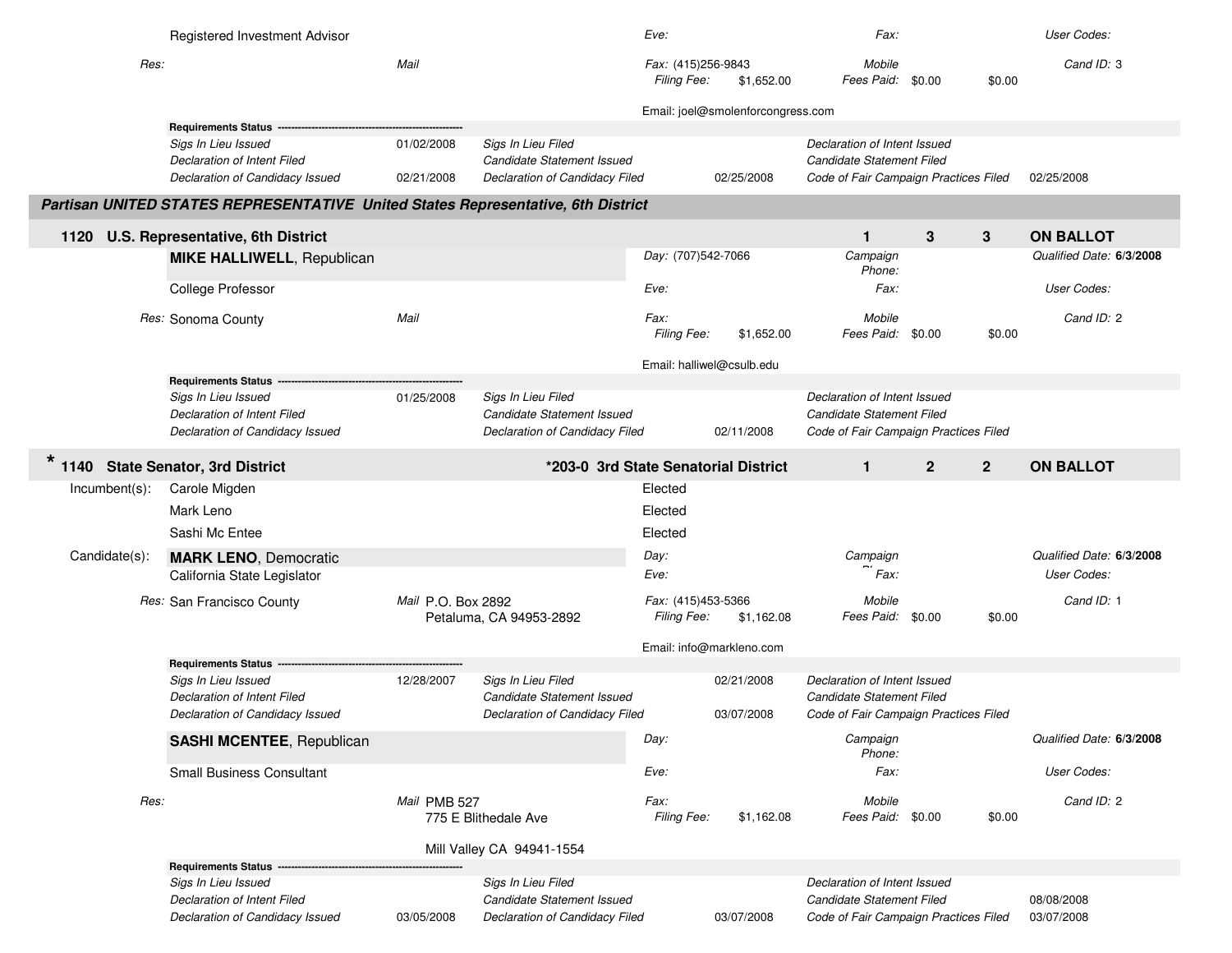| $\star$<br>1160  | <b>Member State Assembly, 6th District</b>                                 |                  | *306-0 6th Assembly District              |                     |                                   | $\mathbf{1}$                          | 3 | 3      | <b>ON BALLOT</b>          |
|------------------|----------------------------------------------------------------------------|------------------|-------------------------------------------|---------------------|-----------------------------------|---------------------------------------|---|--------|---------------------------|
| Incumbent(s):    | Paul Lavery                                                                |                  |                                           | Elected             |                                   |                                       |   |        |                           |
|                  | Timothy J. Hannan                                                          |                  |                                           | Elected             |                                   |                                       |   |        |                           |
|                  | Jared William Huffman                                                      |                  |                                           | Elected             |                                   |                                       |   |        |                           |
| Candidate(s):    | <b>PAUL LAVERY, Republican</b>                                             |                  |                                           | Day:                |                                   | Campaign                              |   |        | Qualified Date: 6/3/2008  |
|                  | Businessman/Father                                                         |                  |                                           | Eve:                |                                   | Fax:                                  |   |        | User Codes:               |
|                  |                                                                            |                  |                                           |                     |                                   |                                       |   |        |                           |
| Res:             |                                                                            | Mail             |                                           | Fax:<br>Filing Fee: | \$1,162.08                        | Mobile<br>Fees Paid: \$0.00           |   | \$0.00 | Cand ID: 2                |
|                  |                                                                            |                  |                                           |                     |                                   |                                       |   |        |                           |
|                  | Partisan MEMBER OF THE ASSEMBLY Member of the State Assembly, 6th District |                  |                                           |                     |                                   |                                       |   |        |                           |
| 1160             | <b>Member State Assembly, 6th District</b>                                 |                  |                                           |                     |                                   | $\mathbf{1}$                          | 3 | 3      | <b>ON BALLOT</b>          |
|                  | Requirements Status ----                                                   |                  |                                           |                     |                                   |                                       |   |        |                           |
|                  | Sigs In Lieu Issued                                                        |                  | Sigs In Lieu Filed                        |                     |                                   | Declaration of Intent Issued          |   |        |                           |
|                  | Declaration of Intent Filed                                                |                  | Candidate Statement Issued                |                     |                                   | Candidate Statement Filed             |   |        |                           |
|                  | Declaration of Candidacy Issued                                            | 02/29/2008       | Declaration of Candidacy Filed            |                     | 03/07/2008                        | Code of Fair Campaign Practices Filed |   |        | 03/07/2008                |
|                  | <b>JARED HUFFMAN, Democratic</b>                                           |                  |                                           | Day:                |                                   | Campaign<br>Phone:                    |   |        | Qualified Date: 6/3/2008  |
|                  | Incumbent                                                                  |                  |                                           | Eve:                |                                   | Fax:                                  |   |        | User Codes:               |
| Res:             |                                                                            | Mail             |                                           | Fax: (415)456-3004  |                                   | Mobile                                |   |        | Cand ID: 1                |
|                  |                                                                            |                  |                                           | Filing Fee:         | \$1,162.08                        | Fees Paid: \$0.00                     |   | \$0.00 |                           |
|                  |                                                                            |                  |                                           |                     | Email: jaredhuffman@sbcglobal.net |                                       |   |        |                           |
|                  | <b>Requirements Status</b>                                                 |                  |                                           |                     |                                   |                                       |   |        |                           |
|                  | Sigs In Lieu Issued                                                        |                  | Sigs In Lieu Filed                        |                     |                                   | Declaration of Intent Issued          |   |        |                           |
|                  | Declaration of Intent Filed                                                |                  | Candidate Statement Issued                |                     | 02/22/2008                        | Candidate Statement Filed             |   |        |                           |
|                  | Declaration of Candidacy Issued                                            | 02/22/2008       | Declaration of Candidacy Filed            |                     | 03/03/2008                        | Code of Fair Campaign Practices Filed |   |        | 03/03/2008                |
|                  | <b>TIMOTHY J. HANNAN, Libertarian</b>                                      |                  |                                           | Day:                |                                   | Campaign<br>Phone:                    |   |        | Qualified Date: 6/3/2008  |
|                  | Attorney/Mediator/Arbitrator                                               |                  |                                           | Eve:                |                                   | Fax:                                  |   |        | User Codes:               |
|                  | Res: Sonoma County                                                         | Mail             |                                           | Fax: (707)578-0607  |                                   | Mobile                                |   |        | Cand ID: 3                |
|                  |                                                                            |                  |                                           | Filing Fee:         | \$1,162.08                        | Fees Paid: \$0.00                     |   | \$0.00 |                           |
|                  |                                                                            |                  |                                           |                     | Email: timothyhannan@aol.com      |                                       |   |        |                           |
|                  | <b>Requirements Status</b>                                                 |                  |                                           |                     |                                   |                                       |   |        |                           |
|                  | Sigs In Lieu Issued                                                        | 02/07/2008       | Sigs In Lieu Filed                        |                     |                                   | Declaration of Intent Issued          |   |        |                           |
|                  | Declaration of Intent Filed                                                |                  | Candidate Statement Issued                |                     |                                   | Candidate Statement Filed             |   |        | 08/08/2008                |
|                  | Declaration of Candidacy Issued                                            |                  | Declaration of Candidacy Filed            |                     | 03/05/2008                        | Code of Fair Campaign Practices Filed |   |        |                           |
|                  | 3059 SL-MC School Dist, Governing Board Member                             |                  | <b>SC15-0 Sausalito Marin City School</b> |                     |                                   | $\mathbf{2}$                          | 6 | 6      | <b>ON BALLOT</b>          |
| $Incumbent(s)$ : | Thomas Harvey Clark                                                        |                  |                                           | Elected             |                                   |                                       |   |        |                           |
|                  | Elizabeth Grace Todd-Gallardo                                              |                  |                                           | Elected             |                                   |                                       |   |        |                           |
| Candidate(s):    | PETER CHRISTIAN ROMANOWSKY                                                 |                  |                                           | Day: (415)261-5917  |                                   | Campaign                              |   |        | Qualified Date: 7/22/2008 |
|                  | Minister/Entertainer/Artist                                                |                  |                                           | Eve:                |                                   | Fax:                                  |   |        | User Codes:               |
|                  | Res: Fed Anchor Rich Bay # 28                                              | Mail PO Box 1591 |                                           | Fax:                |                                   | Mobile                                |   |        | Cand ID: 3                |
|                  | Sausalito, CA 94965                                                        |                  | Sausalito CA 94966-1591                   | Filing Fee:         | \$0.00                            | Fees Paid: \$0.00                     |   | \$0.00 |                           |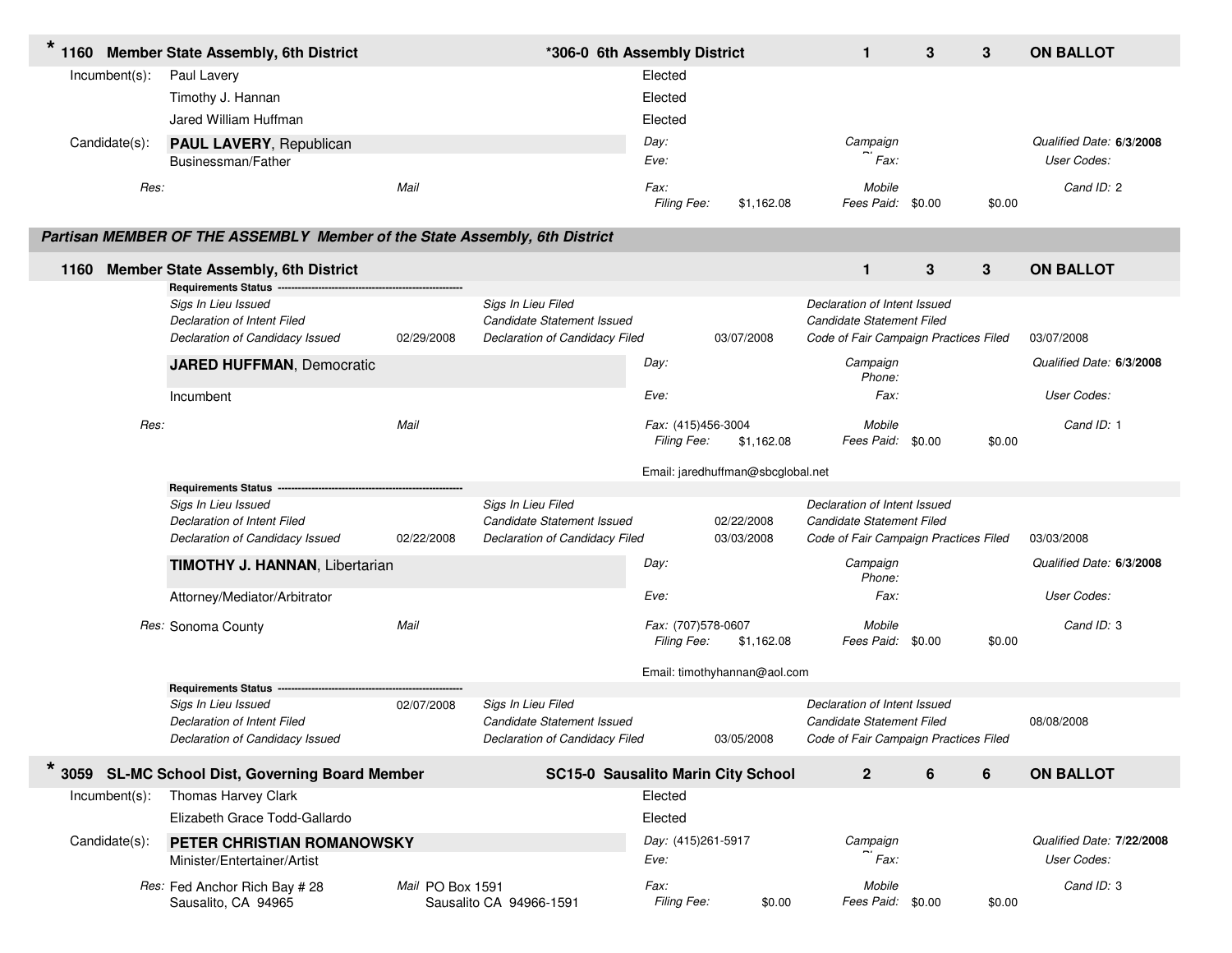|      |                                                                                                                     |                      |                                                                                    |                     | Email: peteromanowsky@gmail.com |                                                                                                    |   |        |                                              |
|------|---------------------------------------------------------------------------------------------------------------------|----------------------|------------------------------------------------------------------------------------|---------------------|---------------------------------|----------------------------------------------------------------------------------------------------|---|--------|----------------------------------------------|
|      | <b>Requirements Status</b><br>Sigs In Lieu Issued<br>Declaration of Intent Filed<br>Declaration of Candidacy Issued | 07/22/2008           | Sigs In Lieu Filed<br>Candidate Statement Issued<br>Declaration of Candidacy Filed |                     | 07/22/2008                      | Declaration of Intent Issued<br>Candidate Statement Filed<br>Code of Fair Campaign Practices Filed |   |        | 07/22/2008                                   |
|      | <b>GEORGE T. STRATIGOS</b>                                                                                          |                      |                                                                                    | Day: (415)944-8545  |                                 | Campaign<br>Phone:                                                                                 |   |        | Qualified Date: 8/8/2008                     |
|      | No Ballot Designation                                                                                               |                      |                                                                                    | Eve:                |                                 | Fax:                                                                                               |   |        | User Codes:                                  |
|      | Res: 21 Channing Way<br>Sausalito, CA 94965                                                                         | Mail 21 Channing Way | Sausalito, CA 94965                                                                | Fax:<br>Filing Fee: | \$0.00                          | Mobile<br>Fees Paid: \$0.00                                                                        |   | \$0.00 | Cand ID: 6                                   |
|      | Requirements Status ---<br>Sigs In Lieu Issued<br>Declaration of Intent Filed<br>Declaration of Candidacy Issued    | 07/28/2008           | Sigs In Lieu Filed<br>Candidate Statement Issued<br>Declaration of Candidacy Filed |                     | 07/28/2008<br>08/08/2008        | Declaration of Intent Issued<br>Candidate Statement Filed<br>Code of Fair Campaign Practices Filed |   |        | 08/08/2008<br>08/08/2008                     |
|      | Non-Partisan SCHOOL SAUSALITO MARIN CITY SCHOOL DISTRICT Governing Board Member                                     |                      |                                                                                    |                     |                                 |                                                                                                    |   |        |                                              |
|      | 3059 SL-MC School Dist, Governing Board Member<br><b>WILLIAM J. ZIEGLER</b>                                         |                      |                                                                                    | Day:                |                                 | $\mathbf 2$<br>Campaign<br>Phone:                                                                  | 6 | 6      | <b>ON BALLOT</b><br>Qualified Date: 8/4/2008 |
|      | Attorney                                                                                                            |                      |                                                                                    | Eve:                |                                 | Fax:                                                                                               |   |        | User Codes:                                  |
| Res: |                                                                                                                     | Mail                 |                                                                                    | Fax:<br>Filing Fee: | \$0.00                          | Mobile<br>Fees Paid: \$0.00                                                                        |   | \$0.00 | Cand ID: 4                                   |
|      | <b>Requirements Status</b>                                                                                          |                      |                                                                                    |                     |                                 |                                                                                                    |   |        |                                              |
|      | Sigs In Lieu Issued<br>Declaration of Intent Filed<br>Declaration of Candidacy Issued                               | 07/23/2008           | Sigs In Lieu Filed<br>Candidate Statement Issued<br>Declaration of Candidacy Filed |                     | 07/23/2008<br>08/04/2008        | Declaration of Intent Issued<br>Candidate Statement Filed<br>Code of Fair Campaign Practices Filed |   |        | 08/04/2008<br>08/04/2008                     |
|      | <b>THOMAS H. CLARK</b>                                                                                              |                      |                                                                                    | Day:                |                                 | Campaign<br>Phone:                                                                                 |   |        | Qualified Date: 8/6/2008                     |
|      | Incumbent                                                                                                           |                      |                                                                                    | Eve:                |                                 | Fax:                                                                                               |   |        | User Codes:                                  |
| Res: |                                                                                                                     | Mail                 |                                                                                    | Fax:<br>Filing Fee: | \$0.00                          | Mobile<br>Fees Paid: \$0.00                                                                        |   | \$0.00 | Cand ID: 2                                   |
|      | <b>Requirements Status</b><br>Sigs In Lieu Issued<br>Declaration of Intent Filed<br>Declaration of Candidacy Issued | 07/21/2008           | Sigs In Lieu Filed<br>Candidate Statement Issued<br>Declaration of Candidacy Filed |                     | 07/21/2008<br>08/06/2008        | Declaration of Intent Issued<br>Candidate Statement Filed<br>Code of Fair Campaign Practices Filed |   |        | 08/06/2008<br>08/06/2008                     |
|      | <b>KAREN MARIE BENJAMIN</b>                                                                                         |                      |                                                                                    | Day:                |                                 | Campaign                                                                                           |   |        | Qualified Date: 8/1/2008                     |
|      |                                                                                                                     |                      |                                                                                    |                     |                                 | Phone:                                                                                             |   |        |                                              |
|      | Public School Psychologist                                                                                          |                      |                                                                                    | Eve:                |                                 | Fax:                                                                                               |   |        | User Codes:                                  |
| Res: |                                                                                                                     | Mail                 |                                                                                    | Fax:<br>Filing Fee: | \$0.00                          | Mobile<br>Fees Paid: \$0.00                                                                        |   | \$0.00 | Cand ID: 5                                   |
|      | <b>Requirements Status --</b><br>Sigs In Lieu Issued                                                                |                      | Sigs In Lieu Filed                                                                 |                     |                                 | Declaration of Intent Issued                                                                       |   |        |                                              |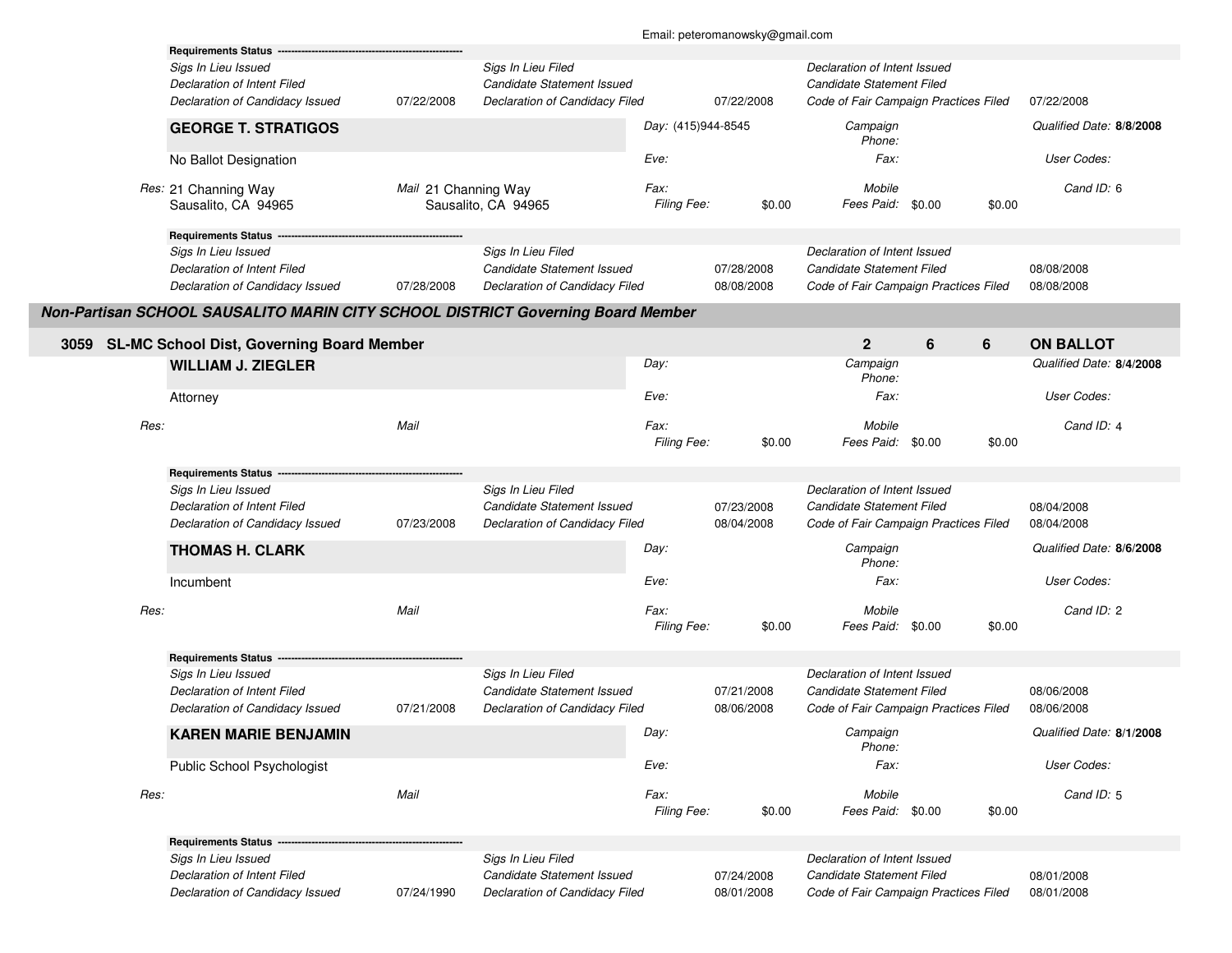|                  | <b>ELIZABETH GRACE TODD-GALLARDO</b>                                                                              |                                 |                                                                                    | Day: (415)902-0349                                                          |        | Campaign<br>Phone:                                                                                 |                | Qualified Date: 8/5/2008 |                                         |
|------------------|-------------------------------------------------------------------------------------------------------------------|---------------------------------|------------------------------------------------------------------------------------|-----------------------------------------------------------------------------|--------|----------------------------------------------------------------------------------------------------|----------------|--------------------------|-----------------------------------------|
|                  | Incumbent                                                                                                         |                                 |                                                                                    | Eve: (415)331-8152                                                          |        | Fax:                                                                                               |                |                          | User Codes:                             |
|                  | Res: 210 Bonita St<br>Sausalito, CA 94965                                                                         | Mail 210 Bonita St              | Sausalito, CA 94965                                                                | Fax: (415)339-2000<br>Filing Fee:<br>Email: elizabeth@elizabethgallardo.com | \$0.00 | Mobile<br>Fees Paid: \$0.00                                                                        |                | \$0.00                   | Cand ID: 1                              |
|                  | <b>Requirements Status</b>                                                                                        |                                 |                                                                                    |                                                                             |        |                                                                                                    |                |                          |                                         |
|                  | Sigs In Lieu Issued<br>Declaration of Intent Filed<br>Declaration of Candidacy Issued                             | 07/18/2008                      | Sigs In Lieu Filed<br>Candidate Statement Issued<br>Declaration of Candidacy Filed | 07/18/2008<br>08/05/2008                                                    |        | Declaration of Intent Issued<br>Candidate Statement Filed<br>Code of Fair Campaign Practices Filed |                |                          | 08/05/2008<br>08/05/2008                |
| $\star$          | 5092 Member, City Council, City of Sausalito                                                                      | *509-0 City Of Sausalito        |                                                                                    |                                                                             |        | 3                                                                                                  | $\overline{7}$ | $\overline{7}$           | <b>ON BALLOT</b>                        |
| $Incumbent(s)$ : | Douglas Michael Kelly<br>Paul Albritton<br>Amy Belser                                                             |                                 |                                                                                    | Elected<br>Elected<br>Elected                                               |        |                                                                                                    |                |                          |                                         |
| Candidate(s):    | <b>SUSAN ROE</b><br>Director Professional Development                                                             |                                 |                                                                                    | Day: (415)875-3102<br>Eve: (415)331-3126                                    |        | Campaign<br>Fax:                                                                                   |                |                          | Qualified Date: 8/8/2008<br>User Codes: |
|                  | Res: 57 Lincoln Dr<br>Sausalito, CA 94965                                                                         | Mail 57 Lincoln Dr              | Sausalito, CA 94965                                                                | Fax:<br>Filing Fee:                                                         | \$0.00 | Mobile<br>Fees Paid:                                                                               | \$0.00         | \$0.00                   | Cand ID: 4                              |
|                  |                                                                                                                   |                                 |                                                                                    | Email: sroe@gordonrees.com                                                  |        |                                                                                                    |                |                          |                                         |
|                  | Non-Partisan MUNICIPAL CITY OF SAUSALITO Member, City Council                                                     |                                 |                                                                                    |                                                                             |        |                                                                                                    |                |                          |                                         |
|                  | <b>Member, City Council, City of Sausalito</b>                                                                    |                                 |                                                                                    |                                                                             |        |                                                                                                    |                |                          |                                         |
| 5092             |                                                                                                                   |                                 |                                                                                    |                                                                             |        | 3                                                                                                  | $\overline{7}$ | $\overline{7}$           | <b>ON BALLOT</b>                        |
|                  | Requirements Status ----<br>Sigs In Lieu Issued<br>Declaration of Intent Filed<br>Declaration of Candidacy Issued |                                 | Sigs In Lieu Filed<br>Candidate Statement Issued<br>Declaration of Candidacy Filed |                                                                             |        | Declaration of Intent Issued<br>Candidate Statement Filed<br>Code of Fair Campaign Practices Filed |                |                          | 08/08/2008                              |
|                  | <b>MANOUCHEHR MIKE MONSEF</b>                                                                                     |                                 |                                                                                    | Day: (415)289-0373                                                          |        | Campaign<br>Phone:                                                                                 |                |                          | Qualified Date: 7/30/2008               |
|                  | Realtor                                                                                                           |                                 |                                                                                    | Eve:                                                                        |        | Fax:                                                                                               |                |                          | User Codes:                             |
| Res:             |                                                                                                                   | Mail Pmb K111<br>3001 Bridgeway |                                                                                    | Fax:<br>Filing Fee:                                                         | \$0.00 | Mobile<br>Fees Paid: \$0.00                                                                        |                | \$0.00                   | Cand ID: 1                              |
|                  |                                                                                                                   |                                 | Sausalito CA 94965-1408                                                            | Email: mikemonsef4@aol.com                                                  |        |                                                                                                    |                |                          |                                         |
|                  | <b>Requirements Status --</b>                                                                                     |                                 |                                                                                    |                                                                             |        |                                                                                                    |                |                          |                                         |
|                  | Sigs In Lieu Issued<br>Declaration of Intent Filed<br>Declaration of Candidacy Issued                             |                                 | Sigs In Lieu Filed<br>Candidate Statement Issued<br>Declaration of Candidacy Filed |                                                                             |        | Declaration of Intent Issued<br>Candidate Statement Filed<br>Code of Fair Campaign Practices Filed |                |                          | 07/30/2008                              |
|                  | PETER SEALEY                                                                                                      |                                 |                                                                                    | Day:                                                                        |        | Campaign<br>Phone:                                                                                 |                |                          | Qualified Date: 8/7/2008                |
|                  | <b>Management Consultant</b>                                                                                      |                                 |                                                                                    | Eve:                                                                        |        | Fax:                                                                                               |                |                          | User Codes:                             |
| Res:             |                                                                                                                   | Mail                            |                                                                                    | Fax: (415)332-6571<br>Filing Fee:                                           | \$0.00 | Mobile<br>Fees Paid: \$0.00                                                                        |                | \$0.00                   | Cand ID: 2                              |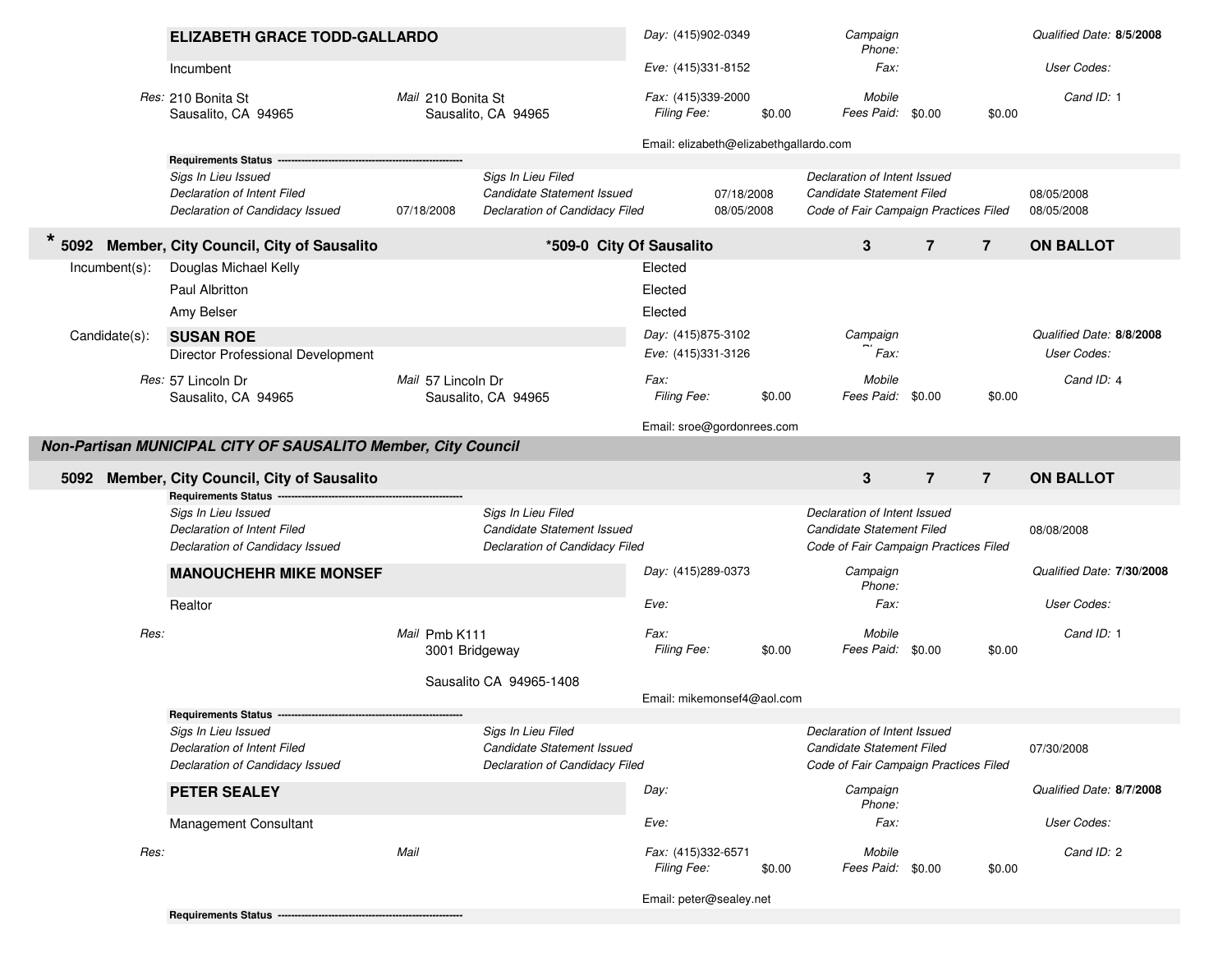|      | Sigs In Lieu Issued<br>Declaration of Intent Filed             |      | Sigs In Lieu Filed<br>Candidate Statement Issued             |                                   |        | Declaration of Intent Issued<br>Candidate Statement Filed          |                |                | 08/07/2008                |
|------|----------------------------------------------------------------|------|--------------------------------------------------------------|-----------------------------------|--------|--------------------------------------------------------------------|----------------|----------------|---------------------------|
|      | Declaration of Candidacy Issued                                |      | Declaration of Candidacy Filed                               |                                   |        | Code of Fair Campaign Practices Filed                              |                |                |                           |
|      | <b>MICHAEL KELLY</b>                                           |      |                                                              | Day:                              |        | Campaign<br>Phone:                                                 |                |                | Qualified Date: 8/7/2008  |
|      | Incumbent                                                      |      |                                                              | Eve:                              |        | Fax:                                                               |                |                | User Codes:               |
| Res: |                                                                | Mail |                                                              | Fax: (415)398-9201<br>Filing Fee: | \$0.00 | Mobile<br>Fees Paid: \$0.00                                        |                | \$0.00         | Cand ID: 3                |
|      |                                                                |      |                                                              | Email: mkelly@michaelkelly.us     |        |                                                                    |                |                |                           |
|      | Requirements Status -                                          |      |                                                              |                                   |        |                                                                    |                |                |                           |
|      | Sigs In Lieu Issued                                            |      | Sigs In Lieu Filed                                           |                                   |        | Declaration of Intent Issued                                       |                |                |                           |
|      | Declaration of Intent Filed<br>Declaration of Candidacy Issued |      | Candidate Statement Issued<br>Declaration of Candidacy Filed |                                   |        | Candidate Statement Filed<br>Code of Fair Campaign Practices Filed |                |                | 08/07/2008                |
|      | <b>VICKI NICHOLS</b>                                           |      |                                                              | Day:                              |        | Campaign<br>Phone:                                                 |                |                | Qualified Date: 8/13/2008 |
|      | <b>Professional Personal Assistant</b>                         |      |                                                              | Eve:                              |        | Fax:                                                               |                |                | User Codes:               |
| Res: |                                                                | Mail |                                                              | Fax:<br>Filing Fee:               | \$0.00 | Mobile<br>Fees Paid: \$0.00                                        |                | \$0.00         | Cand ID: 7                |
|      |                                                                |      |                                                              | Email: subvw@yahoo.com            |        |                                                                    |                |                |                           |
|      | <b>Requirements Status</b>                                     |      |                                                              |                                   |        |                                                                    |                |                |                           |
|      | Sigs In Lieu Issued                                            |      | Sigs In Lieu Filed                                           |                                   |        | Declaration of Intent Issued                                       |                |                |                           |
|      | Declaration of Intent Filed                                    |      | Candidate Statement Issued                                   |                                   |        | Candidate Statement Filed                                          |                |                | 08/13/2008                |
|      | Declaration of Candidacy Issued                                |      | Declaration of Candidacy Filed                               |                                   |        | Code of Fair Campaign Practices Filed                              |                |                |                           |
|      | <b>LINDA PFEIFER</b>                                           |      |                                                              | Day:                              |        | Campaign<br>Phone:                                                 |                |                | Qualified Date: 8/13/2008 |
|      | <b>Corporate Education Manager</b>                             |      |                                                              | Eve:                              |        | Fax:                                                               |                |                | User Codes:               |
| Res: |                                                                | Mail |                                                              | Fax:                              |        | Mobile                                                             |                |                | Cand ID: 6                |
|      |                                                                |      |                                                              | Filing Fee:                       | \$0.00 | Fees Paid: \$0.00                                                  |                | \$0.00         |                           |
|      | Non-Partisan MUNICIPAL CITY OF SAUSALITO Member, City Council  |      |                                                              |                                   |        |                                                                    |                |                |                           |
| 5092 | Member, City Council, City of Sausalito                        |      |                                                              |                                   |        | $\mathbf{3}$                                                       | $\overline{7}$ | $\overline{7}$ | <b>ON BALLOT</b>          |
|      |                                                                |      |                                                              | Email: pfeiferlj@hotmail.com      |        |                                                                    |                |                |                           |
|      | Requirements Status -                                          |      |                                                              |                                   |        |                                                                    |                |                |                           |
|      | Sigs In Lieu Issued                                            |      | Sigs In Lieu Filed                                           |                                   |        | Declaration of Intent Issued                                       |                |                |                           |
|      | Declaration of Intent Filed                                    |      | Candidate Statement Issued<br>Declaration of Candidacy Filed |                                   |        | Candidate Statement Filed                                          |                |                | 08/13/2008                |
|      | Declaration of Candidacy Issued                                |      |                                                              | Day:                              |        | Code of Fair Campaign Practices Filed<br>Campaign                  |                |                | Qualified Date: 8/8/2008  |
|      | <b>AMY BELSER</b>                                              |      |                                                              |                                   |        | Phone:                                                             |                |                |                           |
|      | <b>Communications Consultant</b>                               |      |                                                              | Eve:                              |        | Fax:                                                               |                |                | User Codes:               |
| Res: |                                                                | Mail |                                                              | Fax: (415)331-9160<br>Filing Fee: | \$0.00 | Mobile<br>Fees Paid: \$0.00                                        |                | \$0.00         | Cand ID: 5                |
|      | <b>Requirements Status -</b>                                   |      |                                                              |                                   |        |                                                                    |                |                |                           |
|      | Sigs In Lieu Issued                                            |      | Sigs In Lieu Filed                                           |                                   |        | Declaration of Intent Issued                                       |                |                |                           |
|      | Declaration of Intent Filed                                    |      | Candidate Statement Issued                                   |                                   |        | Candidate Statement Filed                                          |                |                | 08/08/2008                |
|      | Declaration of Candidacy Issued                                |      | Declaration of Candidacy Filed                               |                                   |        | Code of Fair Campaign Practices Filed                              |                |                |                           |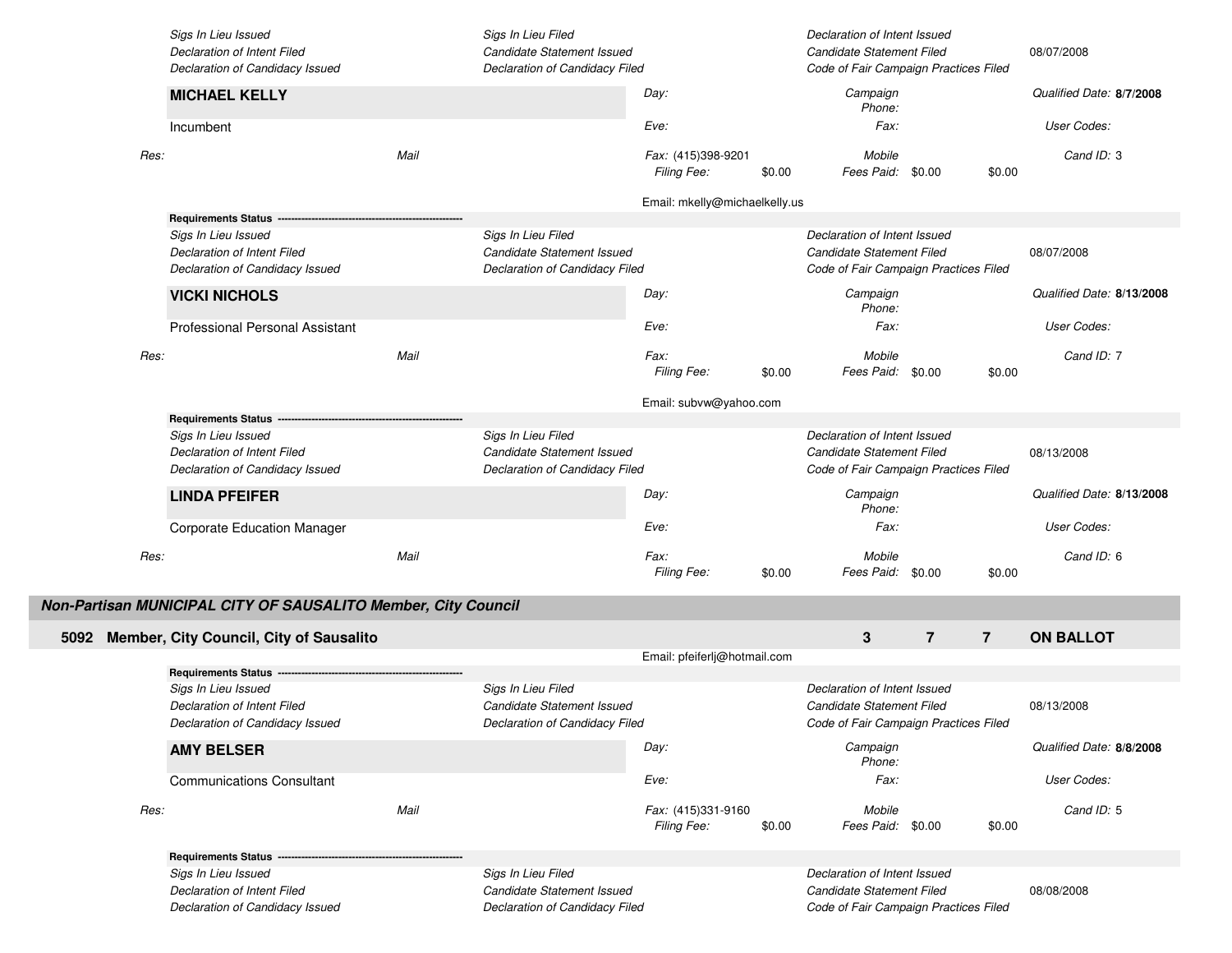| $\star$          |      | 6015 Director, Bolinas Fpd                                      |                 | FI02-0 Bolinas Fire Protection District                      |                                   |            | 3                                                                  | 4 | 4                       | <b>ON BALLOT</b>          |
|------------------|------|-----------------------------------------------------------------|-----------------|--------------------------------------------------------------|-----------------------------------|------------|--------------------------------------------------------------------|---|-------------------------|---------------------------|
| $Incumbent(s)$ : |      | Mary Lucile Reid                                                |                 |                                                              | Elected                           |            |                                                                    |   |                         |                           |
|                  |      | Mike Aitken                                                     |                 |                                                              | Elected                           |            |                                                                    |   |                         |                           |
|                  |      | David Leon Kimball                                              |                 |                                                              | Appointed to Vacancy              |            |                                                                    |   |                         |                           |
| Candidate(s):    |      | <b>DONALD G. HOLMES</b>                                         |                 |                                                              | Day:                              |            | Campaign                                                           |   |                         | Qualified Date: 8/8/2008  |
|                  |      | No Ballot Designation                                           |                 |                                                              | Eve:                              |            | Fax:                                                               |   |                         | User Codes:               |
|                  | Res: |                                                                 | Mail PO Box 586 | Bolinas CA 94924-0586                                        | Fax:<br>Filing Fee:               | \$0.00     | Mobile<br>Fees Paid: \$0.00                                        |   | \$0.00                  | Cand ID: 3                |
|                  |      | Requirements Status ---                                         |                 |                                                              |                                   |            |                                                                    |   |                         |                           |
|                  |      | Sigs In Lieu Issued<br>Declaration of Intent Filed              |                 | Sigs In Lieu Filed<br>Candidate Statement Issued             |                                   |            | Declaration of Intent Issued<br>Candidate Statement Filed          |   |                         |                           |
|                  |      | Declaration of Candidacy Issued                                 | 08/08/2008      | Declaration of Candidacy Filed                               |                                   | 08/08/2008 | Code of Fair Campaign Practices Filed                              |   |                         | 08/08/2008                |
|                  |      | <b>DAVID L. KIMBALL</b>                                         |                 |                                                              | Day: (415)868-9648                |            | Campaign<br>Phone:                                                 |   |                         | Qualified Date: 8/5/2008  |
|                  |      | Appointed Incumbent                                             |                 |                                                              | Eve:                              |            | Fax:                                                               |   |                         | User Codes:               |
|                  |      | Res: 115 Hawthorn Rd<br>Bolinas, CA 94924                       | Mail PO Box 40  | Bolinas CA 94924-0040                                        | Fax:<br>Filing Fee:               | \$0.00     | Mobile<br>Fees Paid: \$0.00                                        |   | \$0.00                  | Cand ID: 1                |
|                  |      | <b>Requirements Status</b>                                      |                 |                                                              |                                   |            |                                                                    |   |                         |                           |
|                  |      | Sigs In Lieu Issued                                             |                 | Sigs In Lieu Filed                                           |                                   |            | Declaration of Intent Issued                                       |   |                         |                           |
|                  |      | Declaration of Intent Filed<br>Declaration of Candidacy Issued  | 08/05/2008      | Candidate Statement Issued<br>Declaration of Candidacy Filed |                                   | 08/05/2008 | Candidate Statement Filed<br>Code of Fair Campaign Practices Filed |   |                         | 08/05/2008                |
|                  |      |                                                                 |                 |                                                              |                                   |            |                                                                    |   |                         |                           |
|                  |      | <b>SHANNON C. KILKENNY</b>                                      |                 |                                                              | Day:                              |            | Campaign<br>Phone:                                                 |   |                         | Qualified Date: 8/8/2008  |
|                  |      | Entrepreneur/Author/Speaker                                     |                 |                                                              | Eve:                              |            | Fax:                                                               |   |                         | User Codes:               |
|                  | Res: |                                                                 | Mail PO Box 188 | Bolinas CA 94924-0188                                        | Fax:<br>Filing Fee:               | \$0.00     | Mobile<br>Fees Paid: \$0.00                                        |   | \$0.00                  | Cand ID: 2                |
|                  |      | Requirements Status --                                          |                 |                                                              |                                   |            |                                                                    |   |                         |                           |
|                  |      | Sigs In Lieu Issued                                             |                 | Sigs In Lieu Filed                                           |                                   |            | Declaration of Intent Issued                                       |   |                         |                           |
|                  |      | Declaration of Intent Filed<br>Declaration of Candidacy Issued  | 08/08/2008      | Candidate Statement Issued<br>Declaration of Candidacy Filed |                                   | 08/08/2008 | Candidate Statement Filed<br>Code of Fair Campaign Practices Filed |   |                         | 08/08/2008                |
|                  |      | Non-Partisan DISTRICT BOLINAS FIRE PROTECTION DISTRICT Director |                 |                                                              |                                   |            |                                                                    |   |                         |                           |
| 6015             |      | Director, Bolinas Fpd                                           |                 |                                                              |                                   |            | 3                                                                  | 4 | 4                       | <b>ON BALLOT</b>          |
|                  |      | <b>SHEILA O'DONNELL</b>                                         |                 |                                                              | Day:                              |            | Campaign<br>Phone:                                                 |   |                         | Qualified Date: 8/12/2008 |
|                  |      | Private Investigator                                            |                 |                                                              | Eve:                              |            | Fax:                                                               |   |                         | User Codes:               |
|                  | Res: |                                                                 | Mail PO Box 5   | Bolinas CA 94924-0005                                        | Fax: (415)868-2942<br>Filing Fee: | \$0.00     | Mobile<br>Fees Paid: \$0.00                                        |   | \$0.00                  | Cand ID: 4                |
|                  |      | <b>Requirements Status</b>                                      |                 |                                                              |                                   |            |                                                                    |   |                         |                           |
|                  |      | Sigs In Lieu Issued                                             |                 | Sigs In Lieu Filed                                           |                                   |            | Declaration of Intent Issued                                       |   |                         |                           |
|                  |      | Declaration of Intent Filed<br>Declaration of Candidacy Issued  | 08/12/2008      | Candidate Statement Issued<br>Declaration of Candidacy Filed |                                   | 08/12/2008 | Candidate Statement Filed<br>Code of Fair Campaign Practices Filed |   |                         | 08/12/2008                |
| $\star$<br>6030  |      | Director, Marin Healthcare Dist                                 |                 | <b>HOS01-0 Marin Healthcare District</b>                     |                                   |            | $\mathbf{2}$                                                       | 6 | $\overline{\mathbf{5}}$ | <b>ON BALLOT</b>          |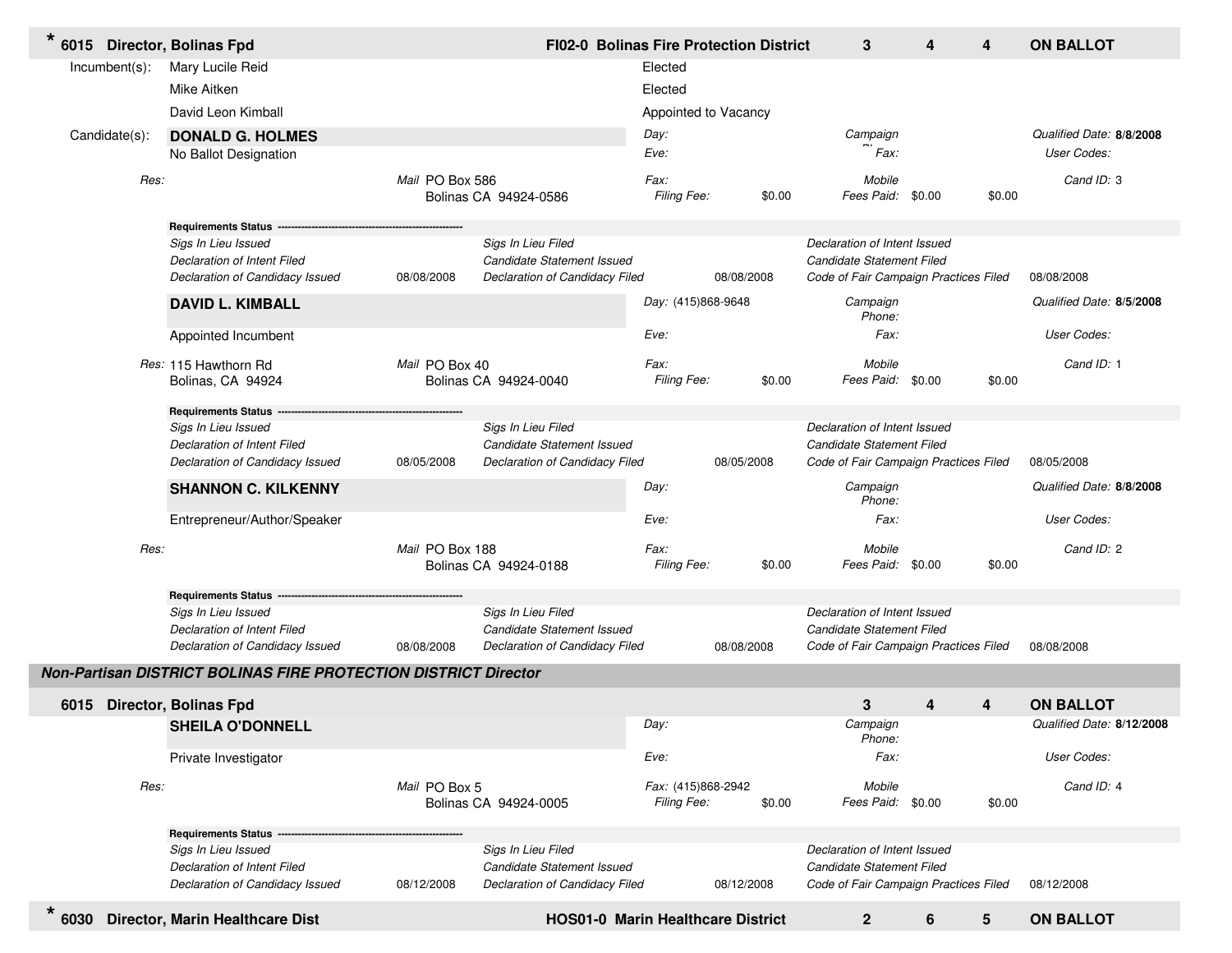| $Incumbent(s)$ : | <b>Archimedes Ramirez</b>                                |                   |                                | Elected               |                                 |                                       |                  |        |                           |  |
|------------------|----------------------------------------------------------|-------------------|--------------------------------|-----------------------|---------------------------------|---------------------------------------|------------------|--------|---------------------------|--|
|                  | Sharon J Jackson                                         |                   |                                | Elected               |                                 |                                       |                  |        |                           |  |
| Candidate(s):    | <b>ARCHIMEDES RAMIREZ</b>                                |                   |                                | Day:                  |                                 | Campaign                              |                  |        | Qualified Date: 8/8/2008  |  |
|                  | Neurosurgeon                                             |                   |                                | Eve:                  |                                 | Fax:                                  |                  |        | User Codes:               |  |
| Res:             |                                                          | Mail PO Box 10395 |                                | Fax:                  |                                 | Mobile                                |                  |        | Cand ID: 5                |  |
|                  |                                                          |                   | San Rafael, CA 94912-0395      | Filing Fee:           | \$0.00                          | Fees Paid: \$0.00                     |                  | \$0.00 |                           |  |
|                  |                                                          |                   |                                |                       | Email: abackdoc@gmail.com       |                                       |                  |        |                           |  |
|                  | <b>Requirements Status</b>                               |                   |                                |                       |                                 |                                       |                  |        |                           |  |
|                  | Sigs In Lieu Issued                                      |                   | Sigs In Lieu Filed             |                       |                                 | Declaration of Intent Issued          |                  |        |                           |  |
|                  | Declaration of Intent Filed                              |                   | Candidate Statement Issued     |                       | 08/05/2008                      | Candidate Statement Filed             |                  |        | 08/08/2008                |  |
|                  | Declaration of Candidacy Issued                          | 08/05/2008        | Declaration of Candidacy Filed |                       | 08/08/2008                      | Code of Fair Campaign Practices Filed |                  |        | 08/08/2008                |  |
|                  | PETER CHRISTIAN ROMANOWSKY                               |                   |                                | Day: (415)261-5917    |                                 | Campaign<br>Phone:                    |                  |        | Qualified Date: 7/22/2008 |  |
|                  | Minister/Entertainer/Artist                              |                   |                                | Eve:                  |                                 | Fax:                                  |                  |        | User Codes:               |  |
|                  | Res: Fed Anchor Rich Bay # 28                            | Mail PO Box 1591  |                                | Fax:                  |                                 | Mobile                                |                  |        | Cand ID: 4                |  |
|                  | Sausalito, CA 94965                                      |                   | Sausalito CA 94966-1591        | Filing Fee:           | \$0.00                          | Fees Paid: \$0.00                     |                  | \$0.00 |                           |  |
|                  |                                                          |                   |                                |                       | Email: peteromanowsky@gmail.com |                                       |                  |        |                           |  |
|                  | Requirements Status ----                                 |                   |                                |                       |                                 |                                       |                  |        |                           |  |
|                  | Sigs In Lieu Issued                                      |                   | Sigs In Lieu Filed             |                       |                                 | Declaration of Intent Issued          |                  |        |                           |  |
|                  | Declaration of Intent Filed                              |                   | Candidate Statement Issued     |                       |                                 | Candidate Statement Filed             |                  |        |                           |  |
|                  | Declaration of Candidacy Issued                          | 07/22/2008        | Declaration of Candidacy Filed |                       | 07/22/2008                      | Code of Fair Campaign Practices Filed |                  |        | 07/22/2008                |  |
|                  | <b>HARRIS (HANK) SIMMONDS</b>                            |                   |                                | Day:                  |                                 | Campaign<br>Phone:                    |                  |        | Qualified Date: 8/4/2008  |  |
|                  | <b>Retired Physician</b>                                 |                   |                                | Eve:                  |                                 | Fax:                                  |                  |        | User Codes:               |  |
| Res:             |                                                          | Mail              |                                | Fax:                  |                                 | Mobile                                |                  |        | Cand ID: 1                |  |
|                  |                                                          |                   |                                | Filing Fee:           | \$0.00                          | Fees Paid: \$0.00                     |                  | \$0.00 |                           |  |
|                  | <b>Requirements Status</b>                               |                   |                                |                       |                                 |                                       |                  |        |                           |  |
|                  | Sigs In Lieu Issued                                      |                   | Sigs In Lieu Filed             |                       |                                 | Declaration of Intent Issued          |                  |        |                           |  |
|                  | Declaration of Intent Filed                              |                   | Candidate Statement Issued     |                       | 07/16/2008                      | Candidate Statement Filed             |                  |        | 08/04/2008                |  |
|                  | Declaration of Candidacy Issued                          | 07/16/2008        | Declaration of Candidacy Filed |                       | 08/04/2008                      | Code of Fair Campaign Practices Filed |                  |        | 08/04/2008                |  |
|                  | <b>SHARON J. JACKSON</b>                                 |                   |                                | Day:                  |                                 | Campaign<br>Phone:                    |                  |        | Qualified Date: 8/8/2008  |  |
|                  | Incumbent                                                |                   |                                | Eve:                  |                                 | Fax:                                  |                  |        | User Codes:               |  |
| Res:             |                                                          | Mail PO Box 2392  |                                | Fax:                  |                                 | Mobile                                |                  |        | Cand ID: 2                |  |
|                  |                                                          |                   | Mill Valley CA 94942-2392      | Filing Fee:           | \$0.00                          | Fees Paid: \$0.00                     |                  | \$0.00 |                           |  |
|                  |                                                          |                   |                                | Email: hmmsjj@aol.com |                                 |                                       |                  |        |                           |  |
|                  | Non-Partisan DISTRICT MARIN HEALTHCARE DISTRICT Director |                   |                                |                       |                                 |                                       |                  |        |                           |  |
|                  |                                                          |                   |                                |                       |                                 |                                       |                  |        |                           |  |
|                  | 6030 Director, Marin Healthcare Dist                     |                   |                                |                       |                                 | $\overline{2}$                        | $\boldsymbol{6}$ | 5      | <b>ON BALLOT</b>          |  |
|                  | Requirements Status -<br>Sigs In Lieu Issued             |                   | Sigs In Lieu Filed             |                       |                                 | Declaration of Intent Issued          |                  |        |                           |  |
|                  | Declaration of Intent Filed                              |                   | Candidate Statement Issued     |                       | 07/17/2008                      | Candidate Statement Filed             |                  |        | 08/08/2008                |  |
|                  | Declaration of Candidacy Issued                          | 07/17/2008        | Declaration of Candidacy Filed |                       | 08/08/2008                      | Code of Fair Campaign Practices Filed |                  |        | 08/08/2008                |  |
|                  | <b>FRANK PARNELL</b>                                     |                   |                                | Day:                  |                                 | Campaign                              |                  |        | Qualified Date: 7/23/2008 |  |
|                  |                                                          |                   |                                |                       |                                 | Phone:                                |                  |        |                           |  |
|                  |                                                          |                   |                                |                       |                                 |                                       |                  |        |                           |  |